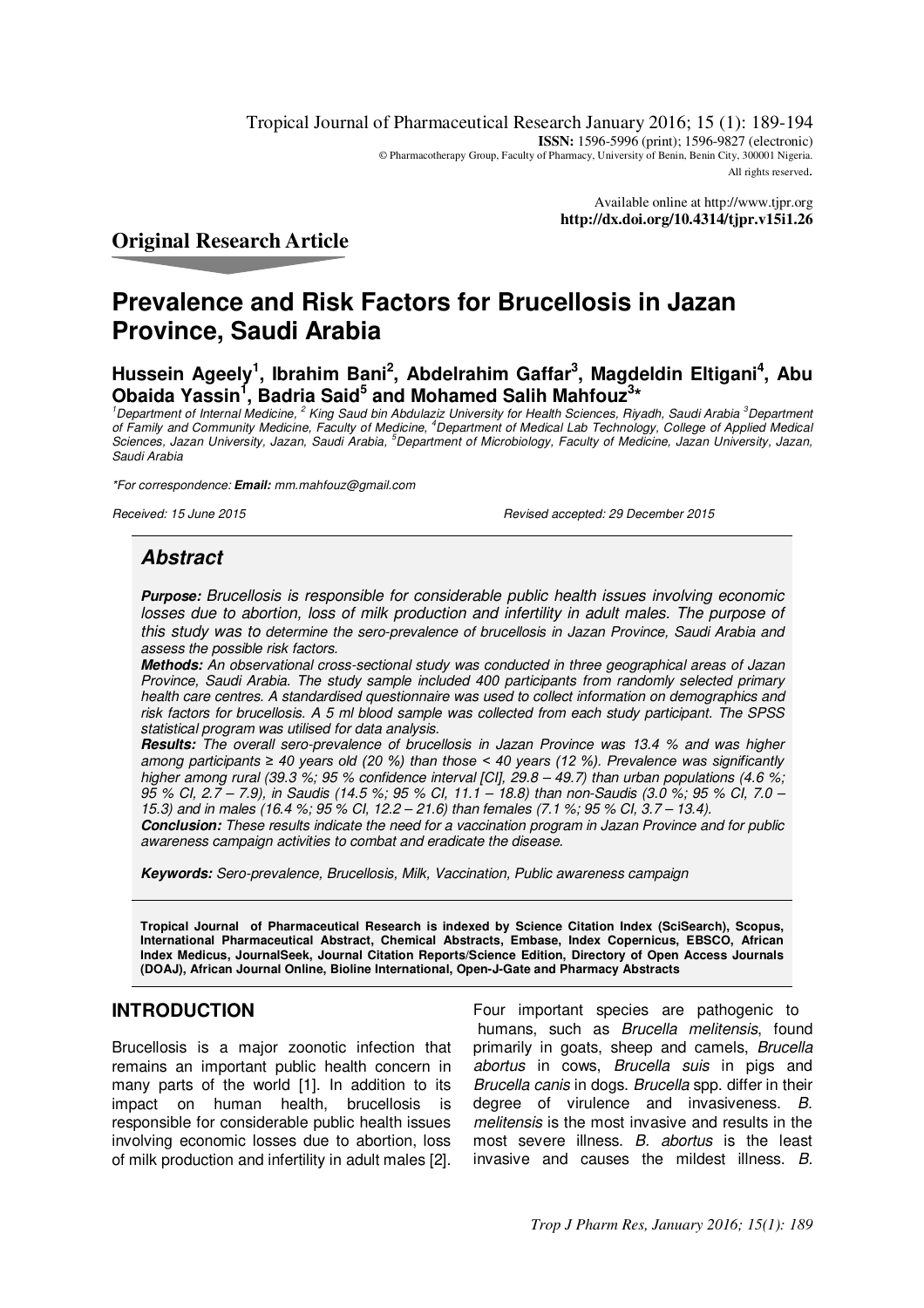*melitensis* remains the principal cause of human brucellosis worldwide [3,4].

Brucellosis has a worldwide distribution, but the disease has become rare among most industrialised countries because of routine domestic livestock screening, implementation of effective animal vaccination programs and strict regulations regarding animal importation and other precautionary measures. However, brucellosis remains leading zoonoses in developing countries of the Eastern Mediterranean, including Saudi Arabia [4-6].

Human brucellosis ranks as the number one priority zoonosis among Member States of the Eastern Mediterranean including Saudi Arabia [8,9]. In 1999, the World Health Organisation (and Food and Agriculture Organisation Report on Brucellosis) revealed Saudi Arabia to have the highest incidence of human brucellosis in the province [10].

Literature from Saudi Arabia suggests that *B. melitensis* remains the principal cause of human brucellosis, with less frequent infections by *B. abortus*. Furthermore, the natural reservoir for brucellosis is domestic animals, and animal-toanimal transmission is usually venereal or via ingestion of infected tissues or milk [11-14].

Although sero-prevalence data on brucellosis are not available for most provinces in Saudi Arabia [4,5,11,14], no study has assessed the disease in Jazan Province, southwest Saudi Arabia. The aim of this study was to obtain an estimate of the prevalence of human brucellosis in Jazan Province and to identify possible associated risk factors among the people living in this province.

# **EXPERIMENTAL**

### **Study design and setting**

An observational cross-sectional survey was conducted in three geographical areas of Jazan Province. Jazan (also called Gizan) is one of the 13 provinces of the Kingdom of Saudi Arabia. It is located on the tropical Red Sea coast in southwestern Saudi Arabia.

#### **Participants and sampling procedures**

A sample size of 400 participants  $(≥ 15$  years old) who attended selected primary heath care centres (PHCCs) and signed informed consent were included in the study. The provinces were divided into mountain, coastal and plain areas for sampling purposes. One province was chosen

randomly from each area, and two PHCCs were selected.

Probability proportional to the sample size was used to determine the number of participants used from each of the selected PHCCs. The study was conducted from May 2012 – March 2013.

#### **Sample collection and laboratory processing**

A 5 ml blood sample was collected from each individual, centrifuged to separate the serum and dispatched on the same day to the Faculty of Medicine Laboratory. Sera were stored at −70 °C for subsequent testing.

The Diagnostic Automation Brucella IgG antibody enzyme-linked immunosorbent assay test kit was used to detect specific IgG antibodies against *Brucella* in sera. Diluted sera (1:101) and readyto-use standards were pipetted into the wells of a microtiter plate, and the IgG antibodies in the serum and the immobilised *Brucella antigen* were bound. After 1 h of incubation at room temperature, the plate was rinsed with diluted wash solution to remove unbound material. Then, the ready-to-use anti-human-IgG peroxidase conjugate was added and incubated for 30 min. After another wash, the substrate (TMB) solution was added and incubated for 20 min to develop a blue colour. Colour development was terminated by adding the provided stop solution, which changed the colour from blue to yellow. The resulting dye was measured at a wavelength of 450 nm using the ELx800 Microplate Reader (BioTek, Winooski, VT, USA) with Gen5 software for data output. The calculated absorption values were compared with the standard cut-off values. A sample was considered positive if its value was  $> +20$  % of the standard cut-off value. Values below the standard cut-off were considered negative.

### **Data collection and study instrument**

In addition to the blood samples, other demographic and risk factor data were collected through personal face-to-face interviews. A questionnaire was used to record age, sex, nationality, place of residence, consumption of raw milk (yes or no), consumption of camel's milk (yes or no), consumption of cheese (yes or no), contact with a dead animal (yes or no), contact with animals (yes or no) and other risk factors.

#### **Statistical analysis**

The overall sero-prevalence of brucellosis among the study participants was calculated using 95 %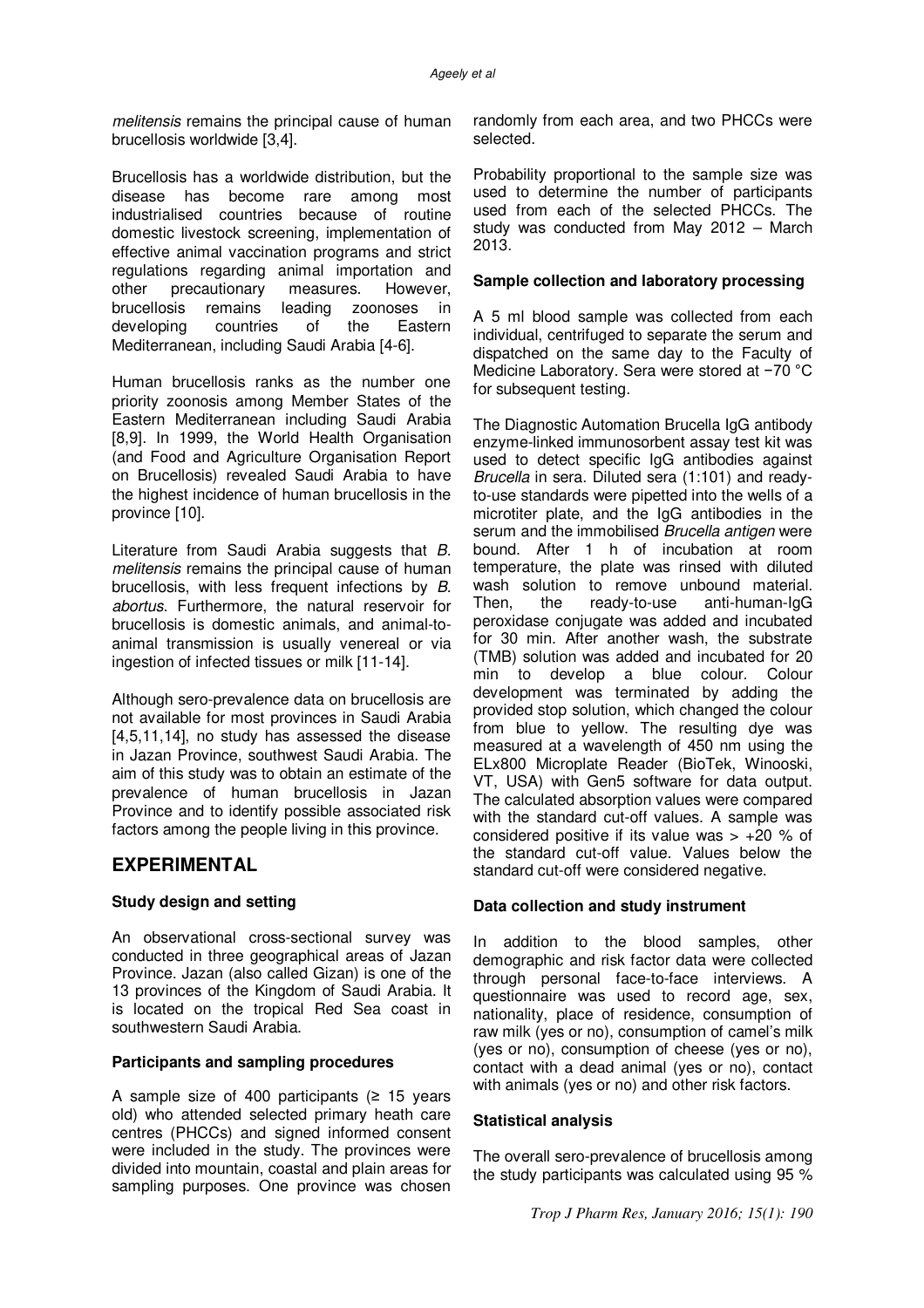confidence intervals (CI). The chi-square test or Fisher's exact test was used to evaluate the sero-prevalence of brucellosis among the different sub-groups. Crude odds ratios (ORs) were obtained by univariate analysis to determine the association of each variable with brucellosis sero-prevalence. All statistical tests were two-sided; and a *p* < 0.05 was considered significant. The statistical analysis was performed using SPSS ver. 17.0 (SPSS Inc. Chicago, IL, USA) software.

#### **Ethical considerations**

Ethical approval for this study was obtained from the Ethics Committee of the Faculty of Medicine, Jazan University. Informed written consent was obtained from all participants prior to involvement in the study.

# **RESULTS**

Table 1 shows the demographic characteristics of the study population. A total of 350 participants provided signed consent and were included (response rate, 87.5 %). Almost 50 % of the subjects were < 30 years old; majority of them were Saudi (90 %) males (68 %) and were living in an urban area (74.6 %).

Table 2 shows the brucellosis sero-prevalence level in Jazan Province. The overall seroprevalence of brucellosis in Jazan Province was 13.4 % and higher among those > 40 years old. Prevalence was significantly higher among rural (39.3 %; 95 % CI, 29.8– 49.7) versus urban (4.6 %; 95 % CI, 2.7–7.9) populations, Saudis (14.5 %; 95 % CI, 11.1–18.8) versus non-Saudis (3.0 %; 95 % CI, 0.7–15.3) and males (16.4 %; 95 % CI, 12.2–21.6) versus females (7.1 %; 95 % CI,  $3.7 - 13.4$ .

Table 3 shows the association between certain factors and brucellosis seropositivity in the Jazan Province population. Seropositivity was significantly associated with keeping goats/sheep in the home, contact with dead animals in the past year and drinking raw milk. No significant association was found between seropositivity and keeping cows in the home, drinking camel's milk, contact with animal fluids or eating locally made cheese.

Table 4 illustrates the results of the multivariate logistic regression analysis. The analysis showed that seropositivity was significantly association with contact with dead animals in the past year (OR, 5.04;  $p = 0.002$ ), keeping goats/sheep in

the home (OR, 3.80;  $p = 0.002$ ), drinking raw milk (OR, 2.87;  $p = 0.015$ ) and drinking camel's milk (OR, 0.31; *p* = 0.010).

**Table 1:** Demographic profile of the study population

| <b>Characteristic</b>  | N   | %    |  |  |
|------------------------|-----|------|--|--|
| Age group (years)      |     |      |  |  |
| $15 - 19$              | 97  | 27.7 |  |  |
| $20 - 29$              | 81  | 23.1 |  |  |
| 30–39                  | 64  | 18.3 |  |  |
| $40 - 49$              | 44  | 12.6 |  |  |
| >50                    | 41  | 11.7 |  |  |
| Not specified          | 23  | 6.6  |  |  |
| Sex                    |     |      |  |  |
| Male                   | 238 | 68.0 |  |  |
| Female                 | 112 | 32.0 |  |  |
| Nationality            |     |      |  |  |
| Saudi                  | 317 | 90.6 |  |  |
| Non-Saudi              | 33  | 9.4  |  |  |
| <b>Residence</b>       |     |      |  |  |
| Rural                  | 89  | 25.4 |  |  |
| Urban                  | 261 | 74.6 |  |  |
| <b>Occupation</b>      |     |      |  |  |
| Working                | 132 | 37.7 |  |  |
| Not working            | 67  | 19.1 |  |  |
| Student                | 104 | 29.7 |  |  |
| Not stated             | 47  | 13.4 |  |  |
| <b>Type of housing</b> |     |      |  |  |
| Traditional            | 199 | 56.9 |  |  |
| Villa                  | 41  | 11.7 |  |  |
| Apartment              | 105 | 30.0 |  |  |
| Not stated             | 4   | 1.4  |  |  |
| Total                  | 350 | 100  |  |  |

# **DISCUSSION**

This is the first study to examine the seroprevalence of and risk factors for human brucellosis in Jazan Province, Saudi Arabia. The results revealed that the overall sero-prevalence of brucellosis in Jazan Province was 13.4 %, which was higher among those > 40 years old. Prevalence was higher among males (16.4 %) than females (7.1 %), which was a similar finding in many studies in Saudi Arabia and other Arabian countries [15-17]. The higher rate of brucellosis sero-prevalence in males compared with females was probably due to a greater involvement of men in domestic animal farming and product handling. The overall prevalence was similar to that in other studies conducted in Saudi Arabia [17].

We found a higher sero-prevalence rate in rural areas (39.3 %), which was higher than that reported in other parts of Saudi Arabia (26.2 %) [18]. The variation in the prevalence rates of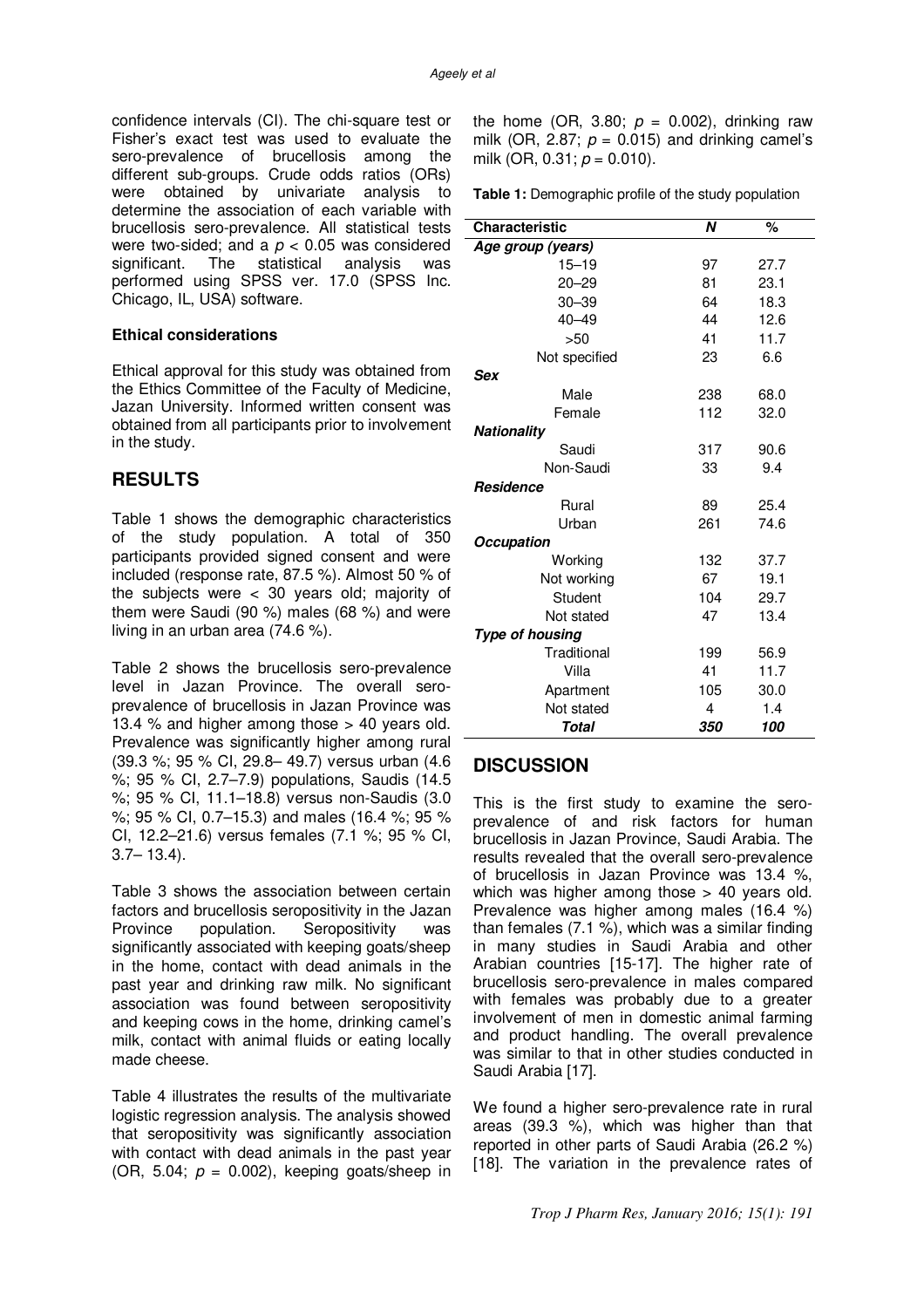#### *Ageely et al*

| <b>Characteristic</b>     | N-positive/<br><b>Prevalence</b><br>N-tested |      | 95% CI          | P-value |  |
|---------------------------|----------------------------------------------|------|-----------------|---------|--|
| Age group (years)         |                                              |      |                 |         |  |
| $15 - 19$                 | (8/97)                                       | 8.2  | $(4.3 - 15.5)$  | 0.205   |  |
| $20 - 29$                 | (10/81)                                      | 12.3 | (6.9–21.3)      |         |  |
| $30 - 39$                 | (11/64)                                      | 17.2 | $(9.9 - 28.3)$  |         |  |
| $40 - 49$                 | (9/44)                                       | 20.5 | $(11.2 - 34.6)$ |         |  |
| >50                       | (8/41)                                       | 19.5 | $(10.3 - 34.1)$ |         |  |
| Residence type            |                                              |      |                 |         |  |
| Rural                     | (35/89)                                      | 39.3 | $(29.8 - 49.7)$ | 0.000   |  |
| Urban                     | (12/261)                                     | 4.6  | $(2.7 - 7.9)$   |         |  |
| <b>Nationality</b>        |                                              |      |                 |         |  |
| Saudi                     | (46/317)                                     | 14.5 | $(11.1 - 18.8)$ | 0.066   |  |
| Non-Saudi                 | (1/33)                                       | 3.0  | $(0.7 - 15.3)$  |         |  |
| Sex                       |                                              |      |                 |         |  |
| Male                      | (39/238)                                     | 16.4 | $(12.2 - 21.6)$ | 0.018   |  |
| Female                    | (8/112)                                      | 7.1  | $(3.7 - 13.4)$  |         |  |
| <b>Overall prevalence</b> | (47/350)                                     | 13.4 | (10.3–17.4)     |         |  |

 **Table 2:** Level of brucellosis sero-prevalence in Jazan Province, Saudi Arabia

**Table 3:** Risk factors associated with human brucellosis seropositivity in the population of Jazan Province, Saudi Arabia

| Factor                                  | N (%) Sero-positive | N (%) Sero- | OR (95% CI)         | P-value |
|-----------------------------------------|---------------------|-------------|---------------------|---------|
| Cows in the home $(n = 347)$            |                     | negative    |                     |         |
|                                         |                     |             |                     |         |
| Yes                                     | 2(8.3)              | 22(91.7)    | $0.58(0.13 - 2.5)$  | 0.416   |
| No                                      | 44 (13.6)           | 279 (86.4)  |                     |         |
| Goats/sheep in the home $(n = 348)$     |                     |             |                     |         |
| Yes                                     | 34(30.1)            | 79 (69.9)   | $8.0(3.9 - 16.2)$   |         |
| No.                                     | 12(5.1)             | 223 (94.9)  |                     | 0.000   |
| Any contact with dead animals in        |                     |             |                     |         |
| the past year $(n=346)$                 |                     |             |                     | 0.000   |
| Yes                                     | 16 (59.3)           | 11(40.7)    | 14.0 (6.0-32.9)     |         |
| No.                                     | 30(9.4)             | 289 (90.6)  |                     |         |
| Drinking raw milk (n=341)               |                     |             |                     |         |
| Yes                                     | 26 (29.5)           | 62 (70.5)   | $5.1(2.7-9.9)$      | 0.000   |
| No                                      | 19 (7.5)            | 234 (92.5)  |                     |         |
| Drinking camel's milk (n=345)           |                     |             |                     |         |
| Yes                                     | 14 (12.4)           | 99 (87.6)   | $0.88(0.41 - 1.73)$ | 0.719   |
| No.                                     | 32(13.8)            | 200 (86.2)  |                     |         |
| Any contact with animal fluids          |                     |             |                     |         |
| $(n=347)$                               |                     |             |                     | 0.609   |
| Yes                                     | 1(8.3)              | 11(91.7)    | $0.59(0.07 - 4.6)$  |         |
| No                                      | 45 (13.4)           | 290 (86.6)  |                     |         |
| Eating locally made cheese<br>$(n=343)$ |                     |             |                     |         |
| Yes                                     | 1(4.2)              | 23 (95.8)   |                     | 0.178   |
| No                                      | 44 (13.8)           | 275 (86.2)  | $0.27(0.04-1.2)$    |         |

 **Table 4:** Results of the multivariate logistic regression analysis

| Variable                        |      |       |         | <b>Adjusted</b> | 95% CI for OR |       |
|---------------------------------|------|-------|---------|-----------------|---------------|-------|
|                                 | S.E. | Wald  | P-value | ΟR              | Lower         | Upper |
| Sheep in the house (yes)        | .438 | 9.299 | .002    | 3.80            | 1.61          | 8.97  |
| Contact with dead animals (yes) | .527 | 9.427 | .002    | 5.04            | 1.79          | 14.17 |
| Drinking camel's milk (yes)     | .456 | 6.718 | .010    | 0.31            | 0.13          | 0.75  |
| Sex (male)                      | .482 | 2.920 | .087    | 2.28            | 0.88          | 5.86  |
| Drinking milk (yes)             | .434 | 5.910 | .015    | 2.87            | 1.22          | 6.72  |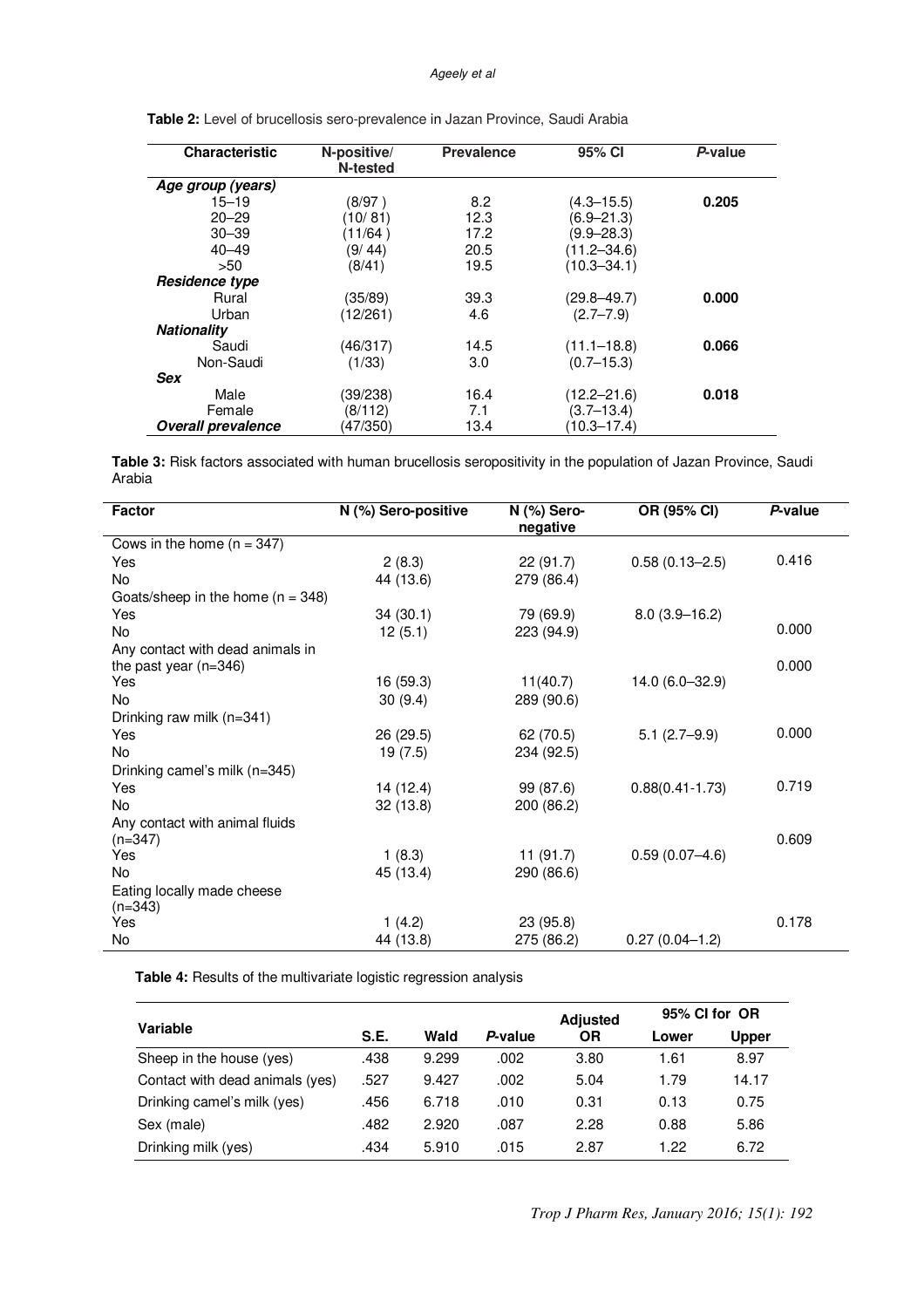brucellosis among different geographical regions may be due to variations in disease prevalence among animals, occupational contact or the social habits of different populations. The seroprevalence of brucellosis was found to increase with age, which is consistent with observations made in Iran, Jordan, Lebanon and Kuwait [19,20]. The lower sero-prevalence rates found in teenagers, compared with adults, may be due to greater exposure of adults to livestock.

A major risk factor, seen in 5.9 % of sero-positive cases, was contact with dead animals. Brucellosis sero-positivity was significantly associated with keeping goats/sheep in the house, contact with dead animals during the past year and drinking any kind of raw milk. These findings agree with those of other studies [8]. Drinking camel's milk is a common practice and custom in Saudi Arabia, but it had no association with brucellosis sero-positivity.

#### **Limitations of the study**

Although the present study is the first to consider brucellosis in Jazan Province, it has some significant limitations. First, the study was based on a relatively small sample size, so the brucellosis prevalence results should be interpreted carefully. Second, our participants were patients attending Jazan Province PHCCs and thus may not truly represent the Jazani population. Finally, this was a cross-sectional study design, which is not suitable for assessing brucellosis risk factors, as direct and causal relationships among the variables cannot be established properly.

### **CONCLUSION**

This study confirmed the risk of brucellosis in Jazan Province. The current results confirm the need for a vaccination program and a public awareness campaign to limit and eradicate the disease. We strongly recommend the development of methods to detect brucellosis, initiate early treatment and reduce complications.

# **ACKNOWLEDGEMENT**

The authors thank the Deanship of Scientific Research, Jazan University for funding this study. We also acknowledge the assistance provided by the Jazan Directorate of Health, Saudi Arabia. Thanks to all of the study survey participants.

# **REFERENCES**

- *1. Cooper CW. Risk factors in transmission of brucellosis from animals to humans in Saudi Arabia. Trans Royal Soc Trop Med Hygiene 1992; 86(2): 206-209.*
- *2. Musallam II, Abo-Shehada M, Omar M, Guitian J. Crosssectional study of brucellosis in Jordan: Prevalence, risk factors and spatial distribution in small ruminants and cattle. Preventive Veterinary Medicine 2015; 118(4): 387-396 .*
- *3. Memish Z. Brucellosis control in Saudi Arabia: Prospects and Challenges J. Chemother 2001; 13 Suppl 1: 11-17.*
- *4. Al-Eissa Y A. Brucellosis in Saudi Arabia: Past, present and future. Ann. Saudi Med. 1999; 19.5: 403-405.*
- *5. Al Tawfiq J A, AbuKhamsin A. A 24-year study of the epidemiology of human brucellosis in a health-care system in Eastern Saudi Arabia. J Infect Public Health 2009; 2: 81–85.*
- *6. Dean AS, Crump L, Greter H, Schelling E, Zinsstag J. Global burden of human Brucellosis: A Systematic review of disease frequency. PLoS Negl Trop Dis 2012; 6(10): e1865.*
- *7. Mantur BG, Amarnath SK, Shinde RS. Review of clinical and laboratory features of human Brucellosis 2007; 25(3): 188-202.*
- *8. Meky FA, Hassan EA, Abdel Hafez AM, Aboul Fetouh AM, El Ghazali SM. Epidemiology and risk factors of brucellosis in Alexandria governorate East Medit Health J 2007; 13(3): 677-685.*
- *9. Abdou A. Fifty years of veterinary public health activities in the Eastern Mediterranean Province. East Medit Health J 2000. 6(4): 796-807.*
- *10. WHO/MZCP Report on the Third Workshop on human and animal Brucellosis epidemiological surveillance in the MZCP Countries Damascus, Syrian Arab Republic, 4-5 May 1998.*
- *11. Kambal A M, Maghoub E S, Jamjoom G A, Chowdhury M N. Brucellosis in Riyadh, Saudi Arabia: A microbiological and clinical study. Trans. R. Soc. Trop. Med. Hyg. 1983, 77: 820-824.*
- *12. Bilan NE, Jamjoom GA, Bobo RA, Aly OF, El-Nashar NM. Brucellosis in the Asir province of Saudi Arabia. Saudi Med J. 1991; 12: 37-41.*
- *13. Bilan NE, Jamjoom GA, Bobo RA, Aly OF, El-Nashar NM. Study of the knowledge, attitude and practice (KAP) of a Saudi Arabian community towards the problem of brucellosis. J. Egypt Public Health Assoc. 1991; 66 (1- 2): 227-238.*
- *14. Al-Sekait MA. Seroepidemiological survey of brucellosis antibodies in Saudi Arabia. Ann Saudi Med 1999; 19(3): 219-222.*
- *15. Al Ali AM, Alluwaimi AM. The Incidents of Human Brucellosis in Al-Ahsaa area, Saudi Arabia, Scientific J King Faisal Univ 2009; 10(2): 1430.*
- *16. Fallatah SM, Oduloju AJ, Al-Dusari SN, Fakunle YM. Human brucellosis in Northern Saudi Arabia. Saudi Med J. 2005; 26: 1562-1566.*